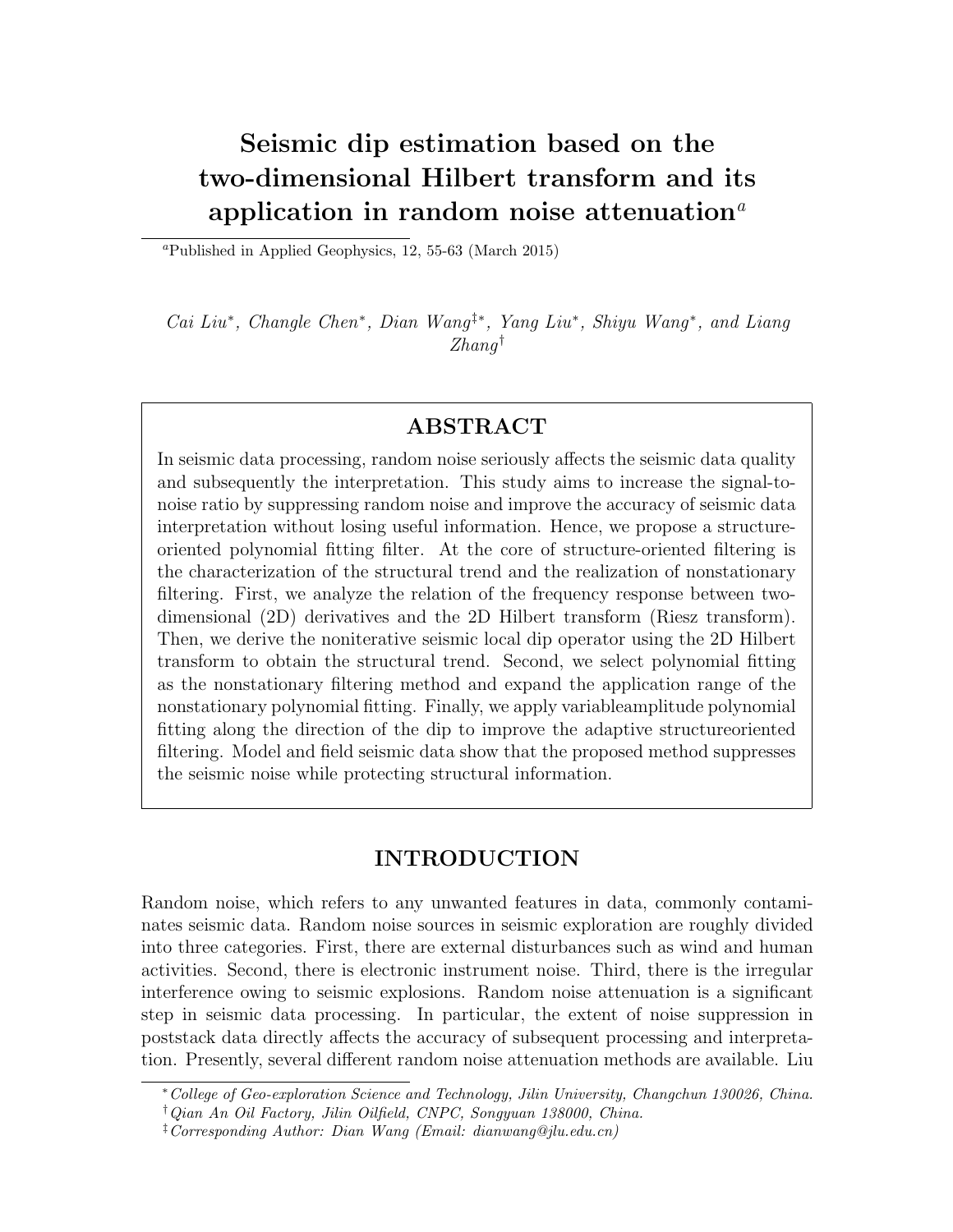et al. (2006) presented a 2D multilevel median filter for random noise attenuation, whereas Liu et al. (2009b) used a 1D time-varying window median filter. Bekara and van der Baan (2009) used the empirical mode decomposition (EMD) method and proposed a filtering technique for random noise attenuation in seismic data. Liu et al. (2009a) proposed a high-order seislet transform for random noise attenuation. Li et al. (2012) applied morphological component analysis to suppress random noise and Liu et al. (2012) proposed a novel method of random noise attenuation based on local frequency-domain singular value decomposition (SVD). Maraschini and Turton (2013) assessed the effect of nonlocal means random noise attenuator on coherency. Li et al.  $(2013)$  used time-frequency peak filtering to suppress strong noise in seismic data. Liu and Chen (2013) used f-x regularized nonstationary autoregression to suppress random noise in 3D seismic data. The abovementioned random noise attenuation methods are limited by their lack of protection of structural information. For example, improper filtering may blur small faults, which may also make the displacement of larger fault continuous and consequently make layers appear continuous instead of faulted. Obviously, this hinders fault interpretation, and makes denoising and protecting structural information important. Fehmers and Hocker (2003) applied structureoriented filtering to fast structural interpretation. Hoeber et al. (2006) applied nonlinear filters, such as median, trimmed mean, and adaptive Gaussian, over planar surfaces parallel to the structural dip. Fomel and Guitton (2006) suggested the method of plane-wave construction by using model reparameterization. Liu et al. (2010) applied nonlinear structure-enhancing filtering by using plane-wave prediction to preserve structural information. Liu et al. (2011b) proposed a poststack random noise attenuation method by using weighted median filter based on local correlation and tried to balance the protection of fault information and noise attenuation.

Structure-oriented filtering includes structure prediction and filtering. Seismic dip is at the core of structure prediction; for, we can use seismic dip to determine structural trends and achieve structure protection. Ottolini (1983) used local slant stack to formulate a local seismic dip estimation method. Fomel (2002) proposed a seismic dip estimation method based on the plane-wave destruction (PWD) filter. Schleicher et al. (2009) compared different methods of local dip computations. The selection of filtering methods in structure-oriented filters is critical and polynomial fitting has been successfully applied to seismic data denoising. Lu and Lu (2009) used edge-preserving polynomial fitting to suppress random seismic noise. This method achieves better results when the trajectories of seismic events are linear or the amplitudes along the trajectories are not constant. Liu et al. (2011a) proposed a novel seismic noise attenuation method by using nonstationary polynomial fitting (Fomel, 2009) and shaping regularization (Fomel, 2007) for constraining the smoothness of the polynomial coefficients.

In this paper, we discuss the two-dimensional (2D) Hilbert transform and use it to derive the formula for the dip in the plane wave, construct a stable algorithm for estimating the dip, and improve the computational efficiency of Fomel's method (Fomel, 2002) without minimizing the precision of the dip estimation. Finally, we use synthetic model and field seismic data to demonstrate the applicability of the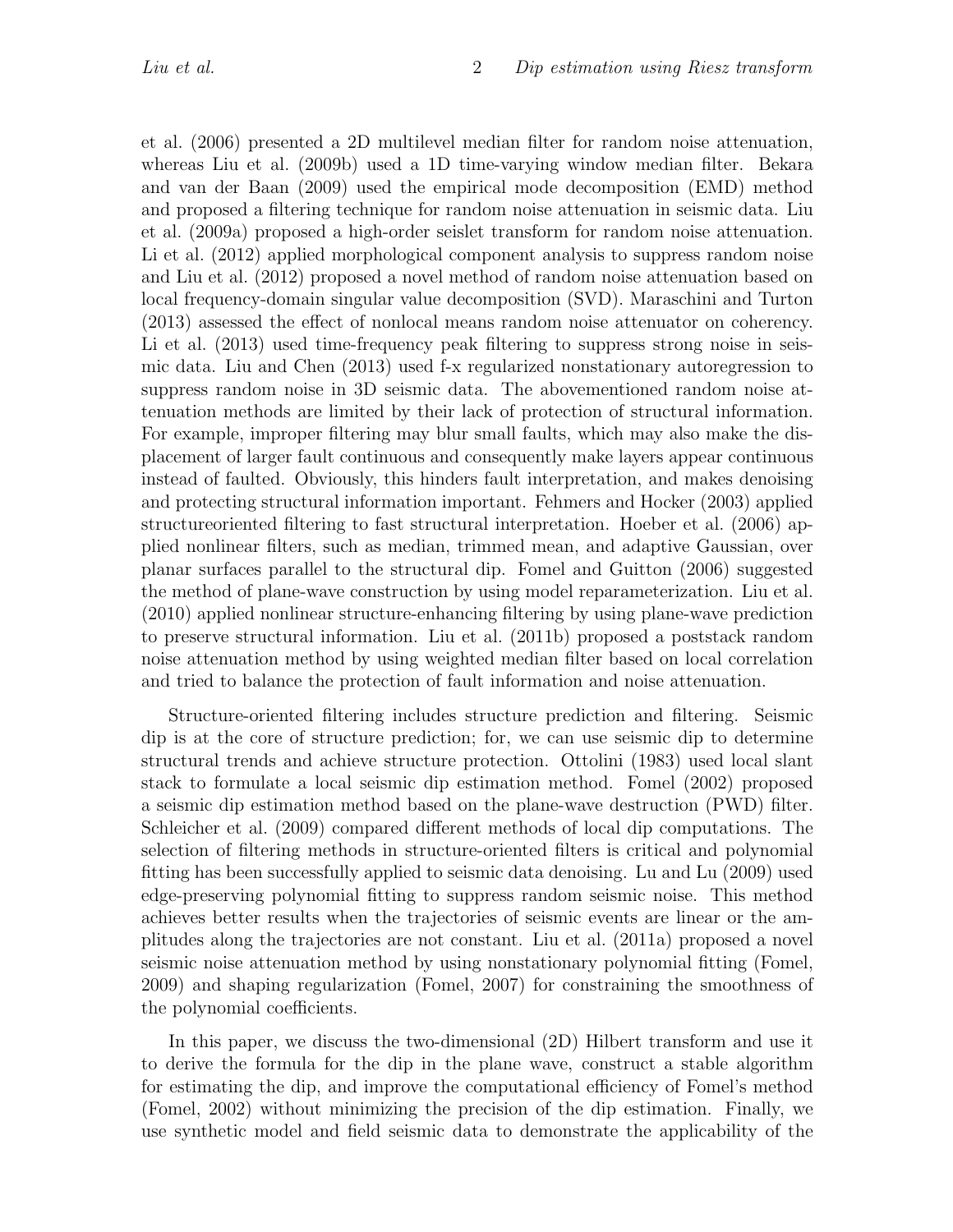proposed method.

# **THEORY**

The extraction of structural information and the selection of effective filtering methods are critical to structure-oriented filters. Because of the time-space relation in seismic data, structural information must satisfy kinematics and kinetics equations. The dip of seismic events reveals structural features. This study is the first to discuss a calculation method for the local seismic dip.

### Noniterative local dip calculation

Following the local plane-wave equation (Fomel, 2002)

$$
\frac{\partial P(x,t)}{\partial x} + \sigma(x,t) \frac{\partial P(x,t)}{\partial t} = 0,\tag{1}
$$

we define the local dip of seismic data

$$
\sigma(x,t) = -\frac{\partial P(x,t)}{\partial x} / \frac{\partial P(x,t)}{\partial t},\tag{2}
$$

where  $P(x, t)$  is the seismic wave field and  $\sigma(x, t)$  is the local seismic dip as a function of time t and distance x. However, in actual computations, because the local dip is used to determine the direction of a seismic event, we ignore the dimensions and sampling interval; thus,  $\sigma$  only depends on the sampling data and the local dimensionless dip is defined as

$$
\sigma = -\left(\frac{\partial P(x,t)}{\partial x}\right) \frac{\partial P(x,t)}{\partial t} \cdot \frac{\Delta x}{\Delta t} = -\frac{\partial P}{\partial x} \frac{\partial P}{\partial y},\tag{3}
$$

where  $\partial P/\partial x$  and  $\partial P/\partial y$  are the partial derivatives of the seismic wave field in the x− and y–direction, respectively, and  $\Delta x$  and  $\Delta t$  are the respective sampling intervals in the  $x-$  and  $y-$ direction.

Using equation 3, we compute the local dip by using the specific values of the space- and time-directional derivatives. Hence, we first discuss the derivative operator.

The ideal differentiator frequency response is

$$
F_{IDD}(\omega) = i\omega, -\pi \le \omega \le \pi.
$$
\n<sup>(4)</sup>

The ideal differentiator frequency response is multiplied by a frequency-dependent linear function in the frequency domain. The direct calculation of the derivative of the signal in the time domain enhances the high-frequency random noise and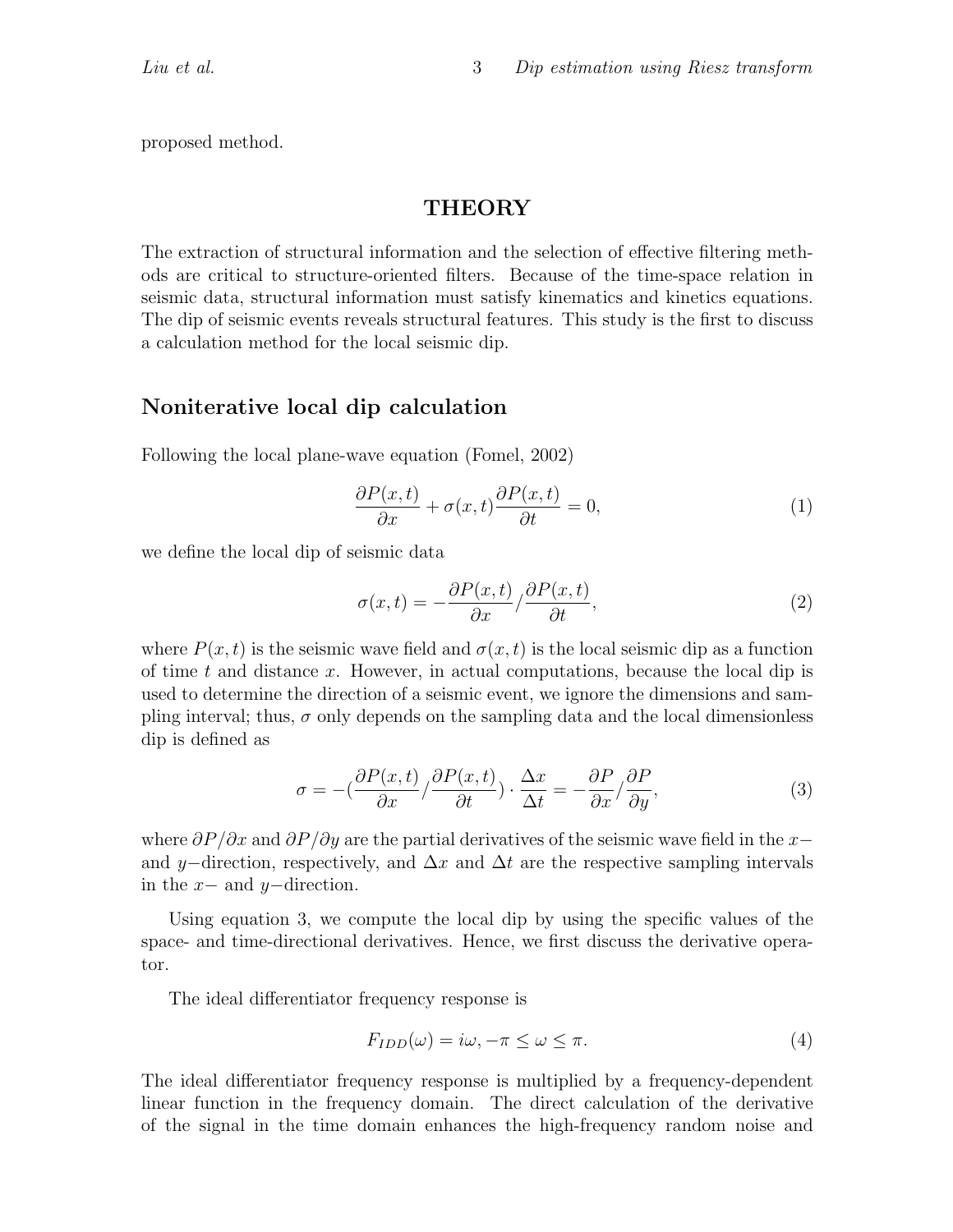reduces the dip accuracy. Thus, we analyze the frequency response of the derivative operator and the frequency response of the Hilbert transform. We derive the Hilbert transform (Appendix A) and the approximate partial derivative by using the finite impulse response (FIR) filter (Pei and Wang, 2001). We use a 2D Hilbert transform to approximate the partial derivatives of the wave field, which reduces the side effect of strong high-frequency random noise owing to the derivative algorithm.

The redefined noniterative local dip of the seismic data is

$$
\sigma = -\left(\frac{\partial P}{\partial x}\right)\frac{\partial P}{\partial y}\right) = -\frac{FFT^{-1}[\tilde{P}(x)]}{FFT^{-1}[\tilde{P}(y)]} = -\frac{FFT^{-1}[\frac{1}{\sqrt{c_x}}\tilde{P}(x)]}{FFT^{-1}[\frac{1}{\sqrt{c_y}}\tilde{P}(y)]} \approx -\frac{FFT^{-1}[H_{HT}(x)]}{FFT^{-1}[H_{HT}(y)]} \approx -\frac{H_{HTx}}{H_{HTy}},\tag{5}
$$

where  $P(x)$  is the frequency response function of the partial derivative in the x-direction and  $P(y)$  is the frequency response function of the partial derivative in the y−direction. The dimensions are ignored in the derivation and c does not depend on the time and space sampling intervals; thus, we take  $c_x = c_y$ .  $H_{HT}(x)$  is the frequency response function of the Hilbert transform in the x–direction and  $H_{HT}(y)$  is the frequency response function of the Hilbert transform in the y–direction.  $H_{HTx}$  and  $H_{HTy}$  are the components of the 2D Hilbert transform in the x− and y−direction, respectively. Using equation 5, we calculate the local seismic dip attribute by using the 2D Hilbert transform instead of the derivative operation. Because division is required in equation 5 and the denominator might become zero, we add the nonzero constant  $\varepsilon$  in the denominator

$$
\sigma \approx -\frac{H_{HTx}}{H_{HTy} + \varepsilon}.\tag{6}
$$

Fomel (2007) proposed the shaping regularization for imposing regularization constraints in estimation problems and defined the local seismic attributes. In this paper, we use the same method to constrain the division and smooth the local dip by using the Gaussian smooth operator as the regularization operator.

To show the validity of the proposed dip calculation method, we construct a synthetic seismic model and add white Gaussian random noise, as shown in Figure 1a. The components of the 2D Hilbert transform in the  $x-$  and  $y-$ direction are shown in Figures 1b and 1c, respectively. We obtain the dip of the seismic data by using the ratio of the two components and calculate the smoothing constraints, as shown in Figure 1d. We see that the calculation results can accurately reflect the dip value of the original data at different locations, such as the tilted layers at the top the underlying strata with the sinusoidal fluctuations, and the fault location. Using the 2D Hilbert transform and shaping regularization, we obtain the smooth local dip attribute.

Another effective calculation method of the time-varying and space-variant seismic local dip is based on the plan-wave destruction (PWD) filter proposed by Fomel (2002). The PWD filter realizes the plane-wave propagation across different traces, while the total energy of the propagating wave stays invariant, by using an all-pass digital filter in the time domain and a Taylor expansion of the all-pass filter frequency.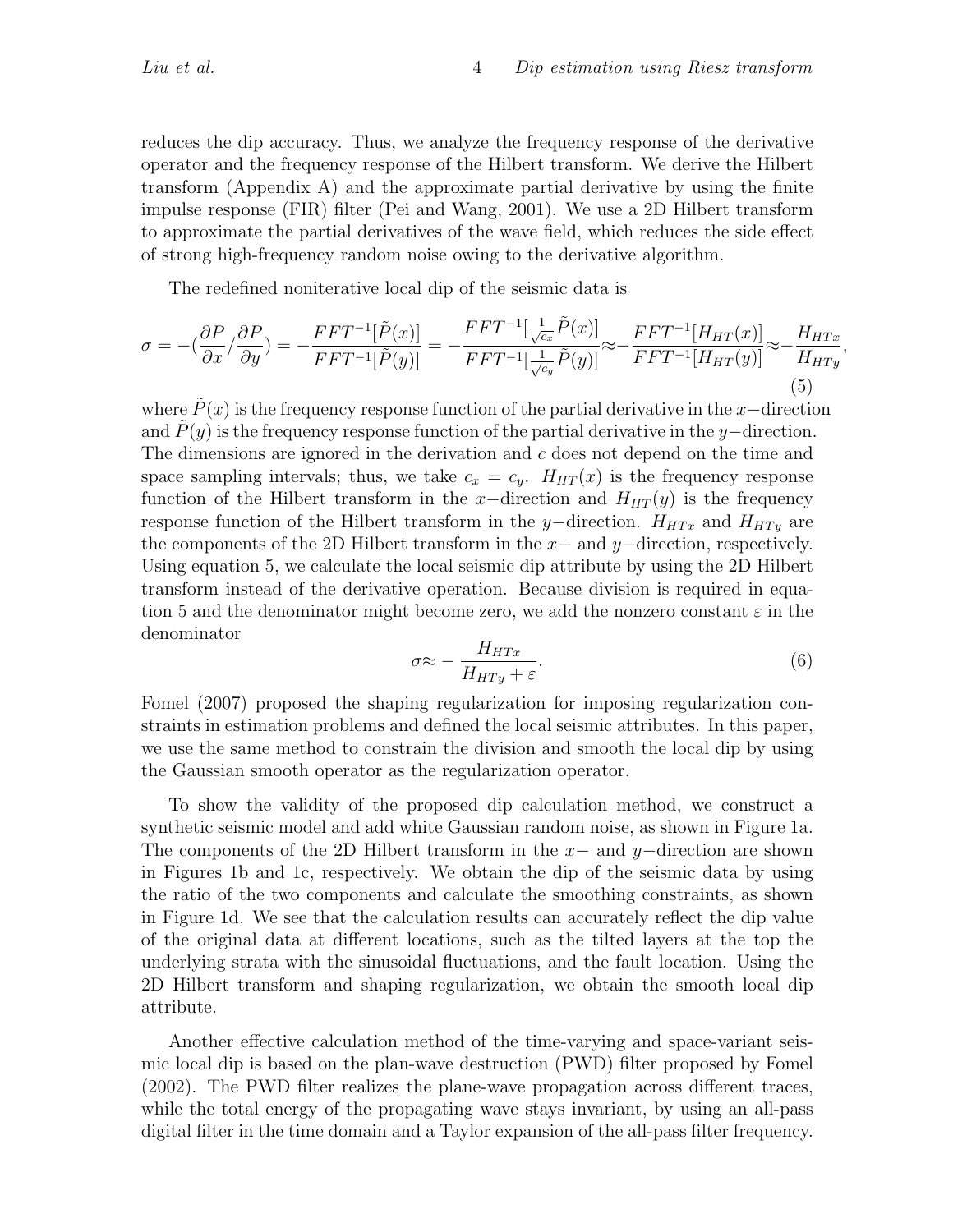

Figure 1: Local seismic dip based on the 2D Hilbert transform. Synthetic seismic data (a), time component of the 2D Hilbert transform (b), space component of the 2D Hilbert transform (c), and local seismic dip (d).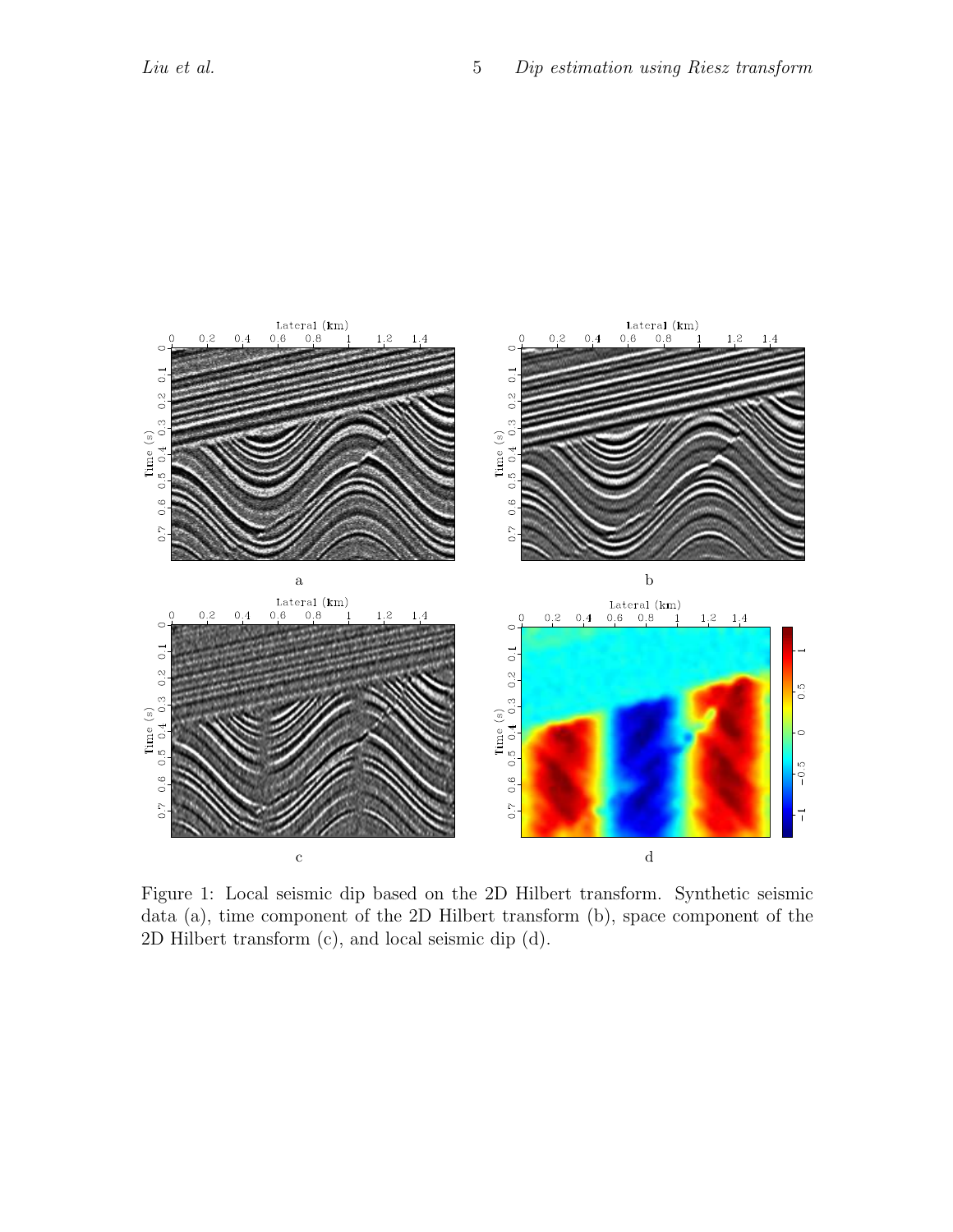We obtain the relation of the PWD and space-time-varying local seismic dip by using the Gauss-Newton algorithm to solve the nonlinear problem of local seismic dip. This method can be essentially understood as solving an implicit finite-difference scheme for the local planewave equation. The disadvantage of the PWD-based calculation method is its slow computation speed, which is especially worse at higher order conditions. The computational cost of the proposed method is proportional to  $2N_x \times N_t$ , where  $N_x \times N_t$  is the data size, whereas the computational efficiency of the PWDbased dip estimation method is proportional to  $N_{iter} \times N_x \times N_t$ , where  $N_{iter}$  is the number of iterations. Hence, to achieve similar accuracy, the dip estimation method based on the 2D Hilbert transform requires a smaller number of iterations than the PWD-based method.

The dip of seismic events controls the trend of the constructed seismic model; thus, next, we need to apply filtering along the trend. The selected filtering method must simultaneously suppress the seismic noise and protect structural information.

### Nonstationary polynomial fitting

Traditional stationary regression is used to estimate the coefficients  $a_i, i = 1, 2, \ldots, N$ by minimizing the prediction error between a "master" signal  $s(x)$  (where x represents the coordinates of a multidimensional space) and a collection of slave signals  $L_i(\mathbf{x}), i =$  $1, 2, \ldots, N$  (Fomel, 2009)

$$
E(\mathbf{x}) = s(\mathbf{x}) - \sum_{i=1}^{N} a_i L_i(\mathbf{x}).
$$
\n(7)

When **x** is 1D and  $N = 2$ ,  $L_1(\mathbf{x}) = 1$  and  $L_2(\mathbf{x}) = x$ , the problem of minimizing  $E(\mathbf{x})$  amounts to fitting a straight line  $a_1 + a_1x$  to the master signal. Nonstationary regression is similar to equation 7 but allows the coefficients  $a_i(\mathbf{x})$  to vary with x, and the error (Fomel, 2009)

$$
E(\mathbf{x}) = s(\mathbf{x}) - \sum_{i=1}^{N} a_i(\mathbf{x}) L_i(\mathbf{x})
$$
\n(8)

is minimized to solve for the multinomial coefficients  $a_i(\mathbf{x})$ . The minimization becomes an ill-posed problem because  $a_i(\mathbf{x})$  rely on the independent variables **x**. To solve the ill-posed problem, we constrain the coefficients  $a_i(\mathbf{x})$ . Tikhonov's regularization (Tikhonov, 1963) is a classical regularization method that amounts to the minimization of the following functional (Fomel, 2009)

$$
F(a) = ||E(\mathbf{x})||^2 + \varepsilon^2 \sum_{i=1}^{N} ||\mathbf{D}[a_i(\mathbf{x})]||^2,
$$
\n(9)

where **D** is the regularization operator and  $\varepsilon$  is a scalar regularization parameter. When **D** is a linear operator, the least-squares estimation reduces to linear inversion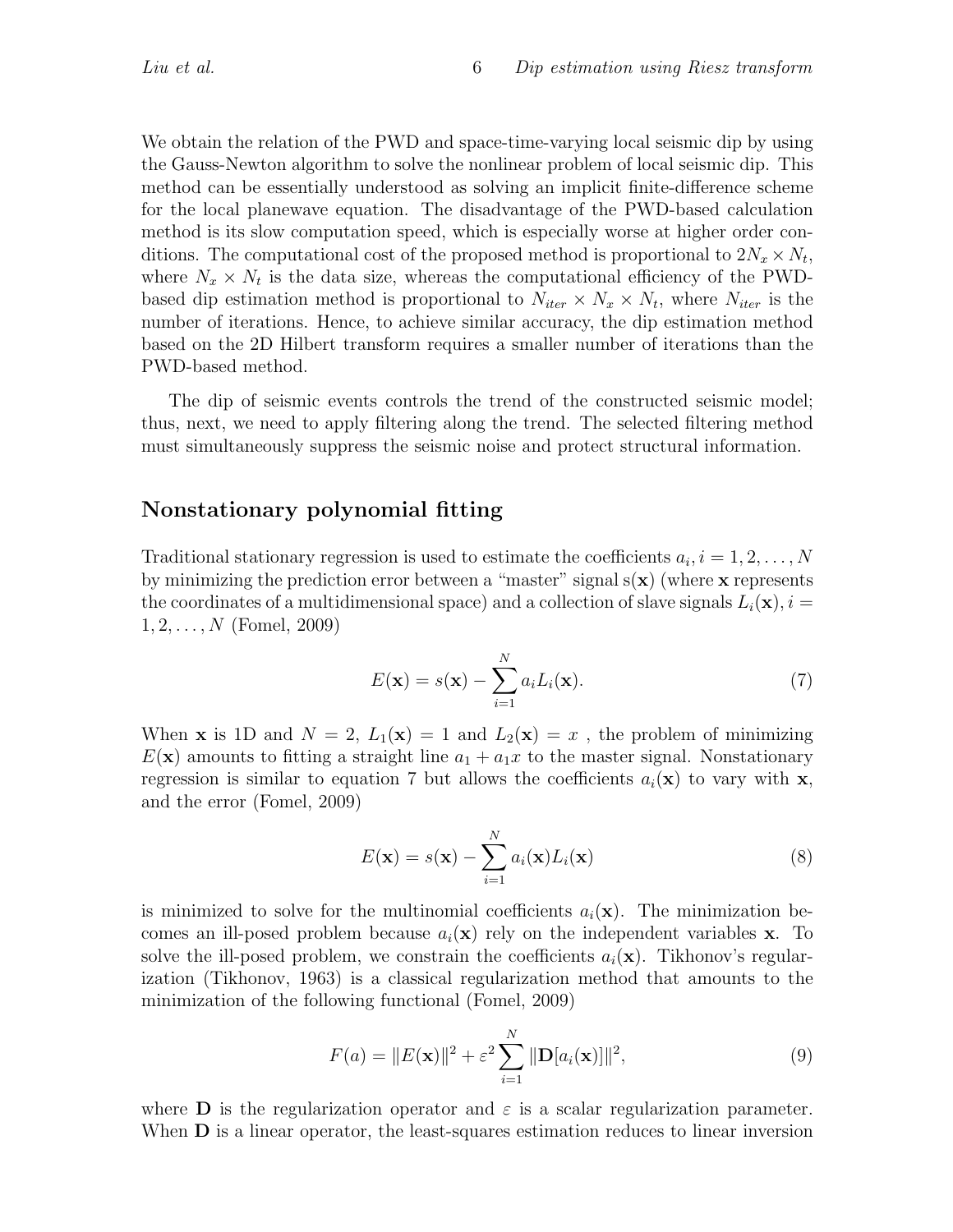(Fomel, 2009)

$$
\mathbf{a} = \mathbf{A}^{-1} \mathbf{d},\tag{10}
$$

where

$$
\mathbf{a} = [a_1(x)a_2(x)\cdots a_N(x)]^T,
$$
  

$$
\mathbf{d} = [L_1(x)s(x)L_2(x)s(x)\cdots L_N(x)s(x)]^T,
$$

and the elements of matrix A are

$$
A_{ij}(\mathbf{x}) = L_i(\mathbf{x})L_j(\mathbf{x}) + \varepsilon^2 \delta_{ij} \mathbf{D}^T \mathbf{D} .
$$



Figure 2: Least-squares linear fitting compared with nonstationary polynomial fitting.

Next, we use a simple signal to simulate the variation of the amplitude of a nonstationary event with random noise (dashed line in Figure 2). In Figure 2, the dot dashed line denotes the results of the least-squares linear fitting and the solid line denotes the results of the nonstationary polynomial fitting. We compare the leastsquares linear fitting and nonstationary polynomial fitting results, and we find that the nonstationary polynomial fitting models the curve variations more accurately for events with variable amplitude, particularly for  $40 < x < 60$ .

## SYNTHETIC DATA TESTS

We construct a new structure-oriented filtering method based on the 2D Hilbert transform with nonstationary polynomial fitting and apply it to synthetic data (Figure 1a). The local seismic dip (Figure 1d) controls the trend of the event, and we apply nonstationary polynomial fitting along the direction of the dip for fast structural interpretation using structure-oriented filtering. We achieve continuous model protection in the direction of dip, and noise attenuation and fault protection because of the use of nonstationary polynomial fitting. Nine sampling points are used in the structure-oriented filtering and five sampling points in the nonstationary polynomial fitting. The filtering results are shown in Figure 3a and the difference profile is shown in Figure 3b. Figure 3a shows that the upper tilted layer, the lower sinusoidal layer, and the fault information are preserved, while the noise is clearly suppressed. Random noise constitutes most of the difference profile without any tilted layer and fault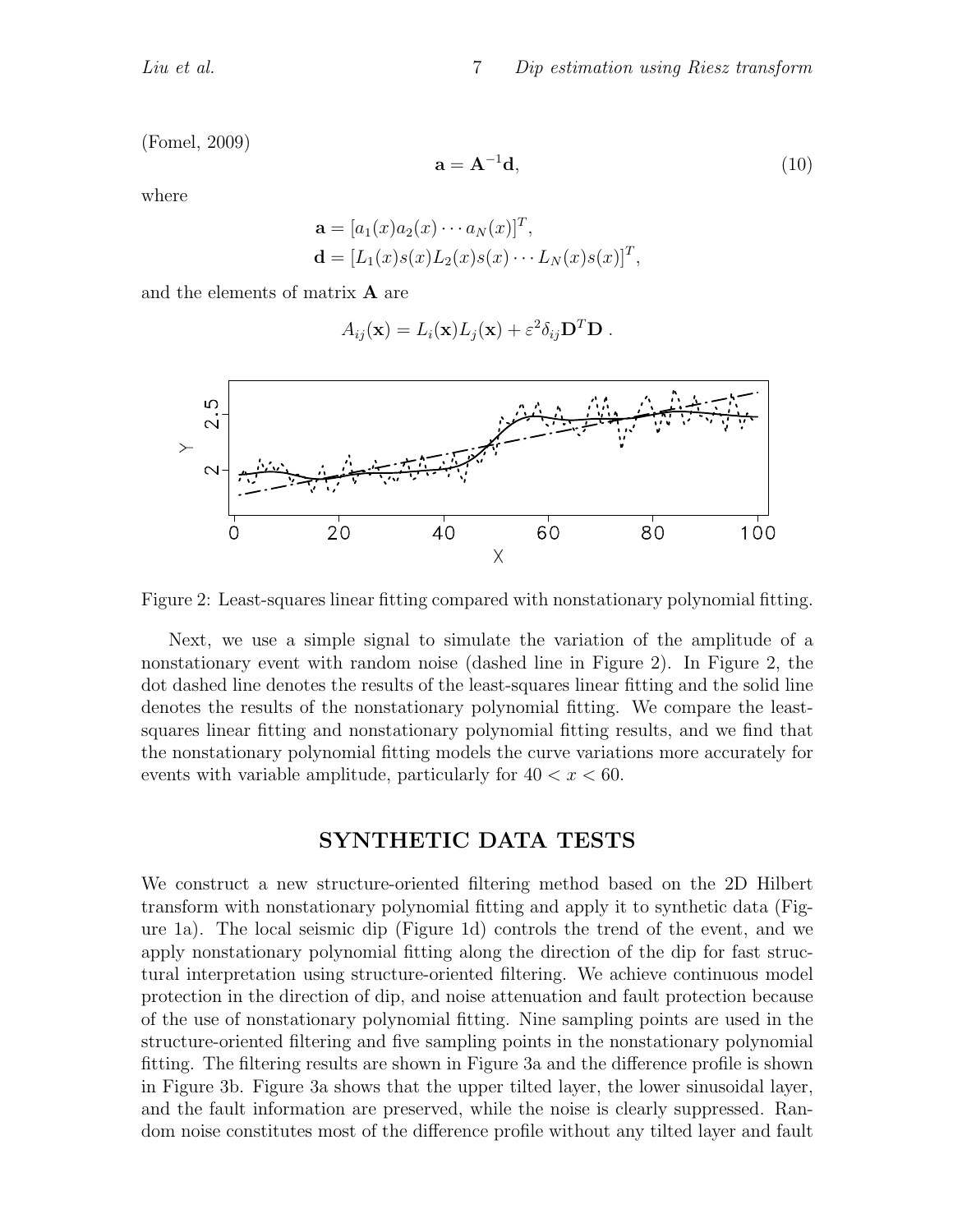

Figure 3: Analysis of results using different structure-oriented filtering. Nonstationary polynomial fitting (a), difference profile of nonstationary polynomial fitting (b), local PWD-based dip (c), median filter (d), and difference profile of median filter (e).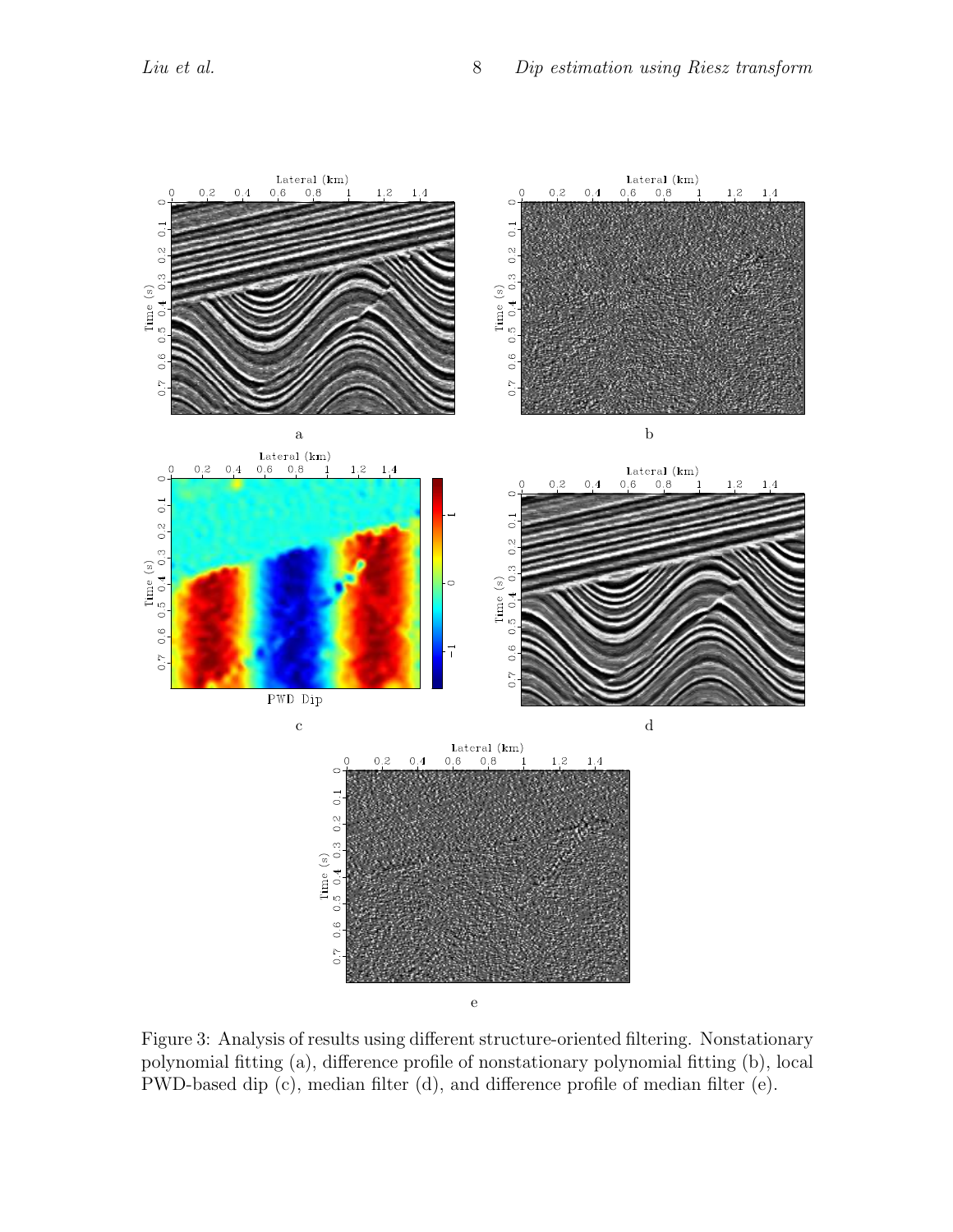information left because the local seismic dip cannot reflect the trend of the layers and owing to the attenuation of the limited effective information. To compare the proposed method with the PWD-based local dip estimation method (Figure 3c) with similar dip accuracy (Figure 1d), we choose the median filter and show the results in Figure 3d and the difference profile in Figure 3e. We compare the two profiles after the application of the median filter. We find more useful structural information than the method we proposed. That means the method we proposed has better effect.



#### FIELD DATA TESTS

Figure 4: Comparison of processing results. Field data (a), Local dip (b), After filtering (c), Difference profile (d).

For field data processing, we chose the 2D profile of 3D poststack data (Liu and Chen, 2013). The shallow structures are simple planar layers and the deep structures are complex curved layers. First, we use the proposed method, which is based on the 2D Hilbert transform, to compute the corresponding local seismic dip attribute (Figure 4b). From Figure 4b, we see that the dip changes smoothly and steadily in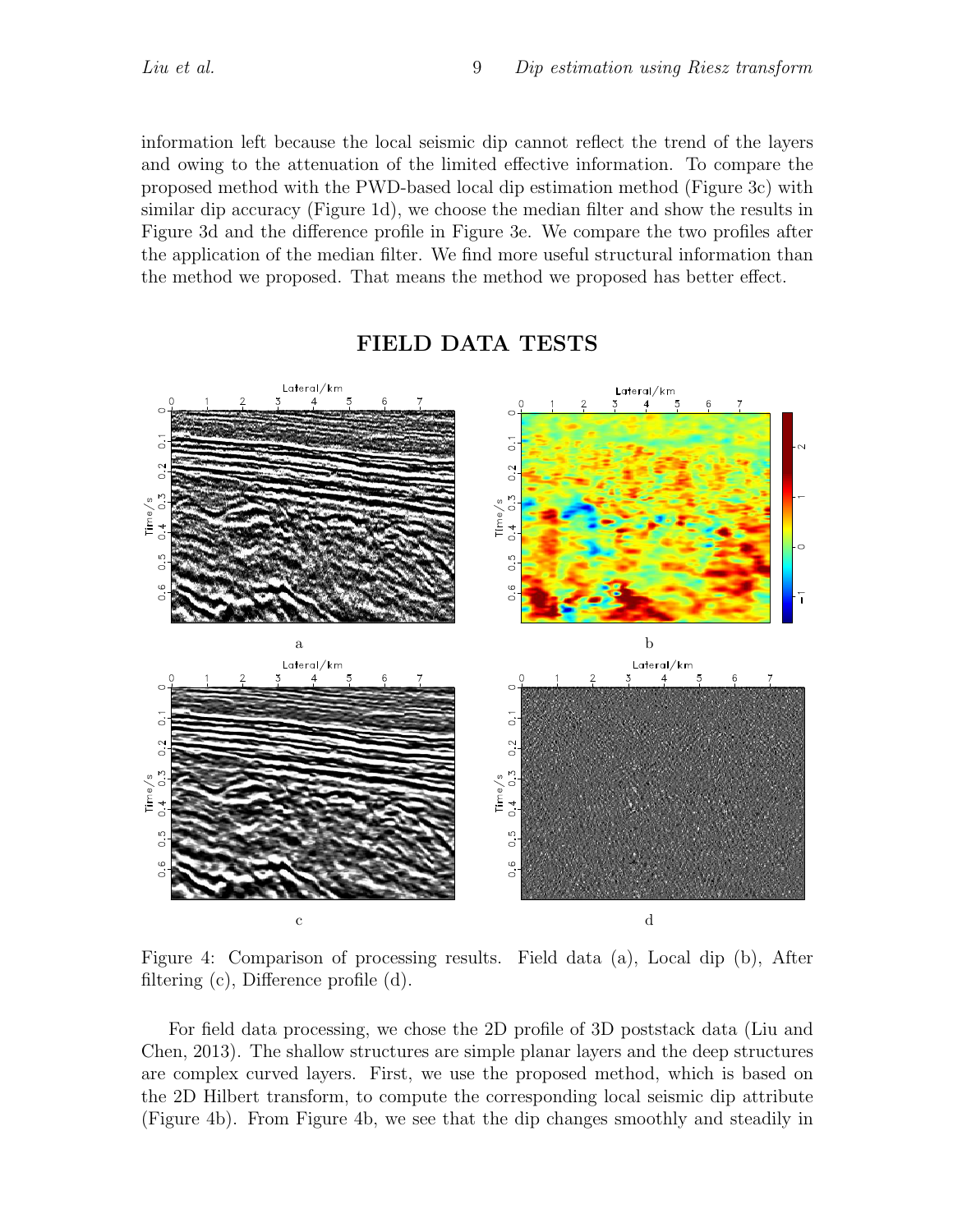the midshallow layer corresponding to the continuous event in the profile, whereas the variation of the dip in the deep layer is relatively larger, which characterizes the bending event in the mid-deep layer.

The trend of the local seismic events can be determined by using the dip attribute; thus, we select the filtering window, which is determined by the dip, and use nonstationary polynomial fitting for filter processing. The window size of the structure-oriented data consists of 11 sampling points and the window size of the nonstationary polynomial fitting comprises seven sampling points.

Figure 4c shows the denoising results. We see that the random noise in the raw profile is suppressed, the whole section is clearer, and the continuity of the plane event (0.1s-0.3s) in the shallow layer and the curved event (below 0.3s) in the deep layer has improved. The difference profile (Figure 4d) shows that the removed noise is mainly irrelevant random noise and the information is well preserved.

## **CONCLUSIONS**

We propose a seismic dip estimate method based on the 2D Hilbert transform. We compute the stable dip by using the noniterative approximation relation within the middle frequency band, and improve the computational efficiency relative to the iterative dip algorithm based on the PWD filter. We combine the proposed method with nonstationary polynomial fitting to suppress the seismic random noise using the computed local seismic dip. We predict the seismic structure trend using the structure-oriented window based on the seismic dip, while balancing the random noise attenuation and signal preservation via filtering with the nonstationary polynomial fitting. The proposed method suppresses the seismic noise and strongly depend on the of dip trend prediction. The accuracy of computed dip is directly affected by filtering. The method is not applicable at strong noise conditions. We use synthetic model and field data processing, to demonstrate the applicability of the proposed method.

# APPENDIX A: HILBERT TRANSFORM DERIVATION FOR APPROXIMATING THE PARTIAL DERIVATIVE

# Derivation of the FIR transfer function for the frequency response of digital differentiators

First, to characterize the FIR for signal differentiators, we transform the Leibniz series  $\frac{2\arcsin x}{\sqrt{2\pi}}$  $\frac{1}{1-x^2}$  to power series (Lehmer, 1985)

$$
\frac{2\arcsin x}{\sqrt{1-x^2}} = 2x \left[ 1 + \sum_{m=1}^{\infty} \frac{(2m)!!}{(2m+1)!!} x^{2m} \right].
$$
 (A-1)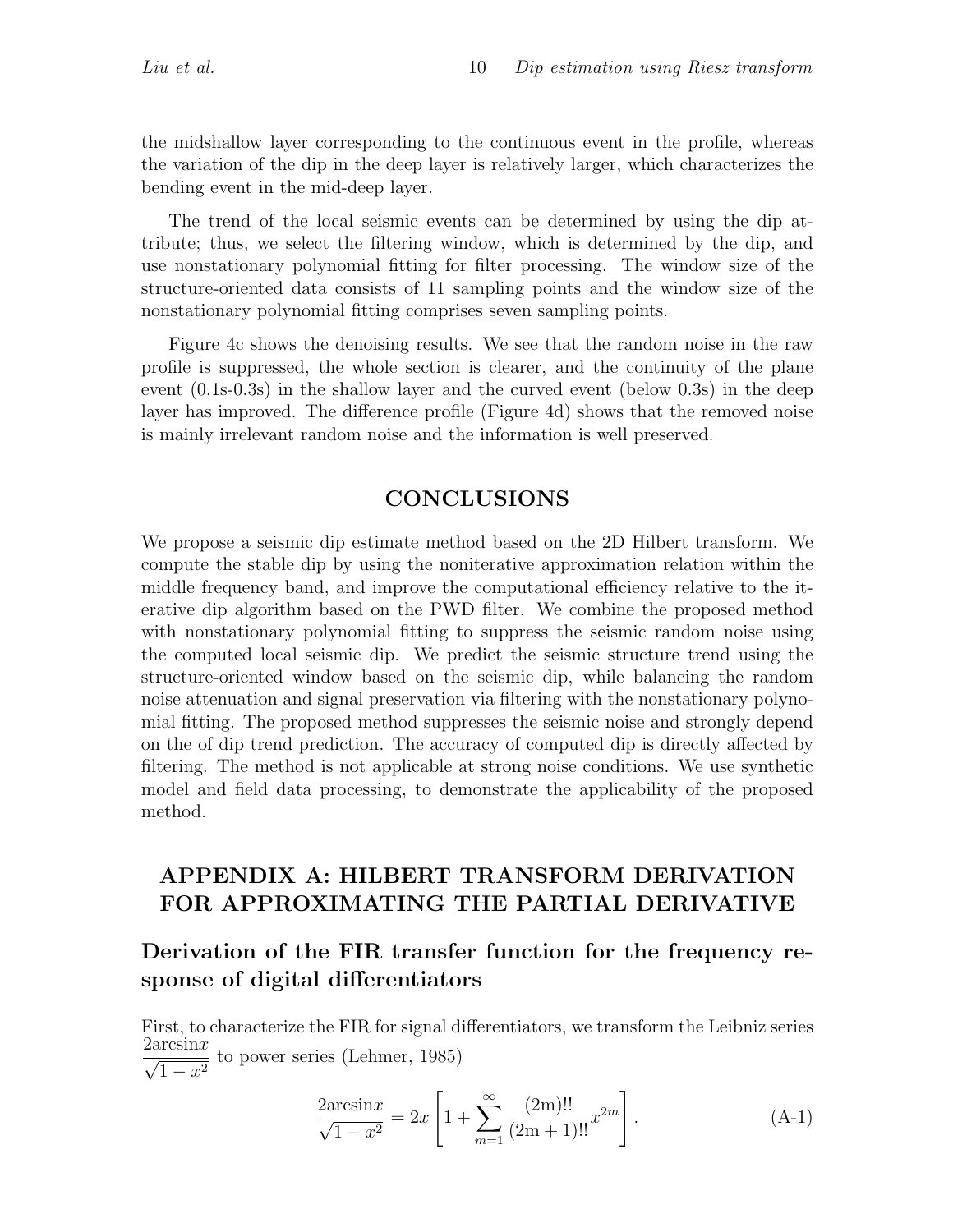We substitute  $\sin(\frac{\omega}{2})$ 2 ) for x, and after rearrangement and truncation of the first M terms, we obtain

$$
\frac{\omega}{\sqrt{1 - \sin^2 \frac{\omega}{2}}}
$$
\n
$$
= 2\sin \frac{\omega}{2} \left[ 1 + \sum_{m=1}^{M} \frac{(2m)!!}{(2m+1)!!} \left( \frac{1 - \cos \omega}{2} \right)^m + o\left( \left( \frac{1 - \cos \omega}{2} \right)^{M+1} \right) \right]
$$
\n(A-2)

and after manipulation

ω

$$
\omega = 2\sin\frac{\omega}{2}\cos\frac{\omega}{2}\left[1 + \sum_{m=1}^{M}\frac{(2m)!!}{(2m+1)!!}\left(\frac{1-\cos\omega}{2}\right)^{m} + o((\frac{1-\cos\omega}{2})^{M+1})\right]
$$
  
=  $\sin\omega\left[1 + \sum_{m=1}^{M}\frac{(2m)!!}{(2m+1)!!}\left(\frac{1-\cos\omega}{2}\right)^{m} + o((\frac{1-\cos\omega}{2})^{M+1})\right].$  (A-3)

We ignore the higher order terms and we obtain the  $(2M + 2)$ th-order causal transfer function of the derivative operator as

$$
\hat{F}_{DD}(z) \approx -\frac{1-z^{-2}}{2} \left\{ z^{-M} + \sum_{m=1}^{M} \frac{(2m)!!}{(2m+1)!!} z^{-(M-m)} \left[ -\frac{(1-z^{-1})^2}{4} \right]^m \right\}.
$$
 (A-4)

# Derivation of the FIR transfer function for the frequency response of the Hilbert transform

The ideal frequency response of the Hilbert transform is expressed as

$$
H_{IHT}(\omega) = -i \operatorname{sgn} \omega = -i \frac{\omega}{|\omega|} = \begin{cases} i, & -\pi < \omega < 0 \\ -i, & 0 < \omega < \pi \end{cases} . \tag{A-5}
$$

From equations 4 and A-5, we obtain the difference as  $1/|\omega|$ . For

$$
sgn x = \frac{x}{\sqrt{x^2}} = x f(x^2), x \neq 0
$$
 (A-6)

and  $f(u) = \frac{1}{\sqrt{2}}$  $\overline{u}$  $, u > 0$ , the Taylor series of  $f(u)$  at center c is expressed

$$
f(u) = \frac{1}{\sqrt{c}} \left[ 1 + \sum_{m=1}^{\infty} \frac{(2m-1)!!}{(2m)!!} \left( 1 - \frac{u}{c} \right)^m \right],
$$
 (A-7)

where  $(2m - 1)!! = 1 \cdot 3 \cdot 5 \dots (2m - 1)$ ,  $(2m)!! = 1 \cdot 3 \cdot 5 \dots (2m)$ . Consequently, the signum function sgnx is expressed

$$
sgn x = \frac{x}{\sqrt{c}} \left[ 1 + \sum_{m=1}^{\infty} \frac{(2m-1)!!}{(2m)!!} \left( 1 - \frac{x^2}{c} \right)^m \right].
$$
 (A-8)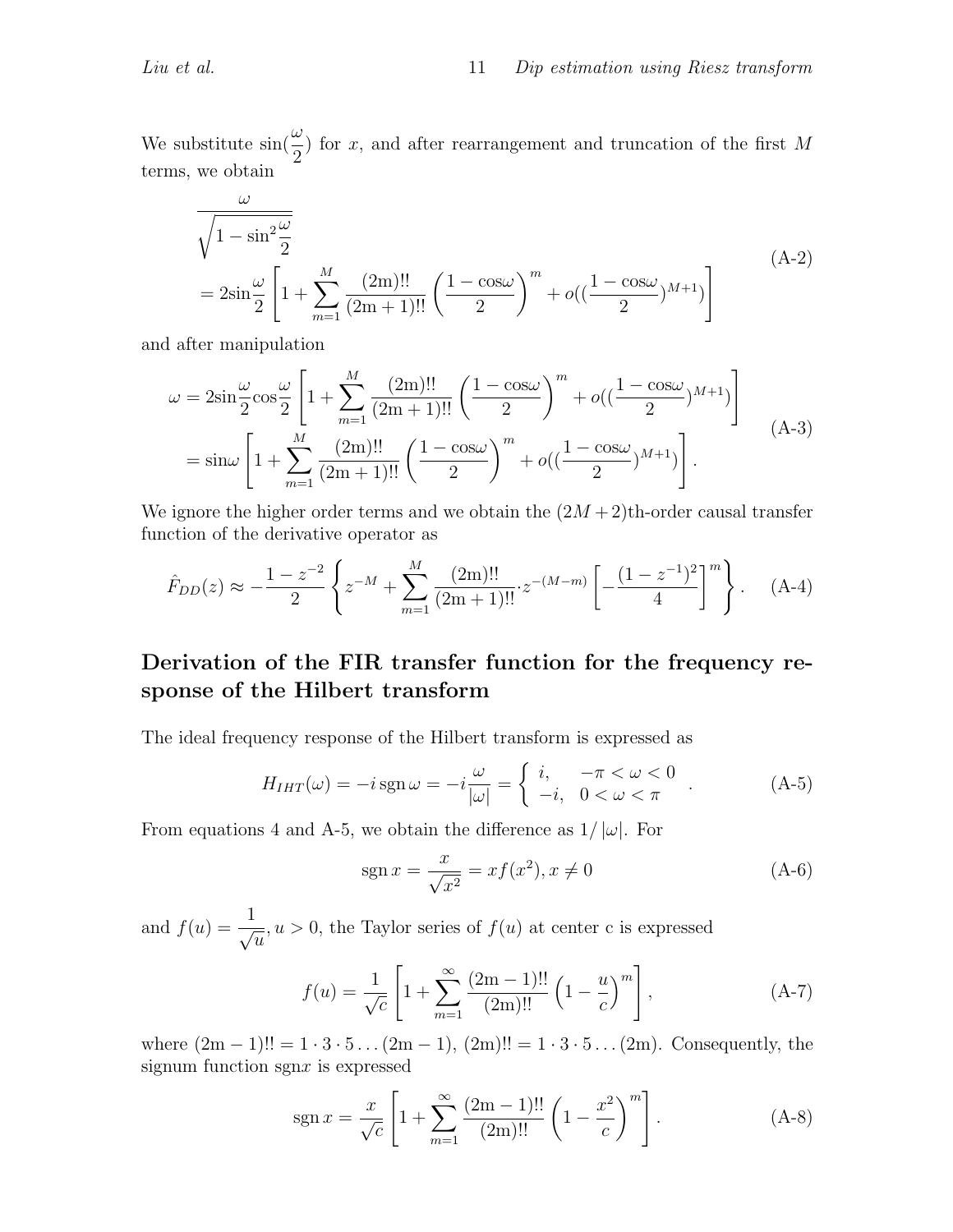We substitute  $\sin \omega$  for x, based on  $\text{sgn}\omega = \text{sgn}(\sin \omega)$  for  $\pi < \omega < \pi$ , truncate the series at the first M terms, and obtain the sinusoidal power series of the signum function as

$$
sgn \omega = \frac{\sin \omega}{\sqrt{c}} \left[ 1 + \sum_{m=1}^{M} \frac{(2m-1)!!}{(2m)!!} \left( 1 - \frac{\sin^2 \omega}{c} \right)^m + o((1 - \frac{\sin^2 \omega}{c})^{M+1}) \right] \tag{A-9}
$$

The series in A-9 converges for  $-1 < 1 - \frac{\sin \omega}{\sqrt{\frac{3\omega}{c^2}}}$ c  $<$  1; that is, c has to be larger than  $1/2$ . On the other hand, the expansion center c in the x-domain is associated to the frequency center in the  $\omega$ -domain via the relation  $c = \sin^2 \omega_c$ . Therefore,  $c = \sin^2 \omega_c$ must be less than or equal to 1. Accordingly, c is constrained by  $1/2 < c \leq 1$  and the corresponding  $\omega_c$  is within the range  $[\pi/4, \pi/2]$ . Clearly, the ideal frequency response is well approximated within the middle frequency band. Multiplying A-9 by  $-i$  and substituting  $\frac{z-z^{-1}}{2}$  $2i$ for sin $\omega$ , the transfer function for the zero phase FIR of the Hilbert transform is expressed as

$$
H_{HT}(\mathbf{z}, \mathbf{c}) \approx -\frac{\mathbf{z} - \mathbf{z}^{-1}}{2\sqrt{\mathbf{c}}} \left\{ 1 + \sum_{m=1}^{M} \frac{(2m-1)!!}{(2m)!!} \left[ 1 + \frac{1}{\mathbf{c}} \left( \frac{\mathbf{z} - \mathbf{z}^{-1}}{2} \right)^2 \right]^m \right\}
$$
(A-10)

To obtain the causal transfer function,  $H_{HT}(z, c)$  is multiplied by  $z^{-2M-1}$  and the resultant transfer function of the FIR Hilbert transform of the  $(2M+2)$ <sup>th-order is</sup>

$$
\hat{H}_{HT}(\mathbf{z}, \mathbf{c}) \approx -\frac{1 - \mathbf{z}^{-2}}{2\sqrt{\mathbf{c}}} \left\{ \mathbf{z}^{-2M} + \sum_{m=1}^{M} \frac{(2m-1)!!}{(2m)!!} \mathbf{z}^{-2(M-m)} \left[ \mathbf{z}^{-2} + \frac{1}{\mathbf{c}} \left( \frac{1 - \mathbf{z}^{-2}}{2} \right)^2 \right]_{(A-11)}^{m} \right\}
$$

For  $M=0$ , the transfer functions of equations A-4 and A-11 are approximated as

$$
\hat{H}_{HT}(\mathbf{z}, \mathbf{c}) \approx -\frac{1 - \mathbf{z}^{-2}}{2\sqrt{\mathbf{c}}} \tag{A-12}
$$

$$
\hat{F}_{DD}(z) \approx -\frac{1-z^{-2}}{2} \tag{A-13}
$$

We compare equations A-12 and A-13, and we conclude that these two transfer functions in middle frequency band of the frequency domain differ by the constant coefficient  $\frac{1}{\sqrt{2}}$  $\overline{c}$ .

#### REFERENCES

- Bekara, M., and M. van der Baan, 2009, Random and coherent noise attenuation by empirical mode decomposition: Geophysics, 74, V89–V98.
- Fehmers, G. C., and C. F. W. Hocker, 2003, Fast structural interpretation with structure-oriented filtering: Geophysics, 68, 1286–1293.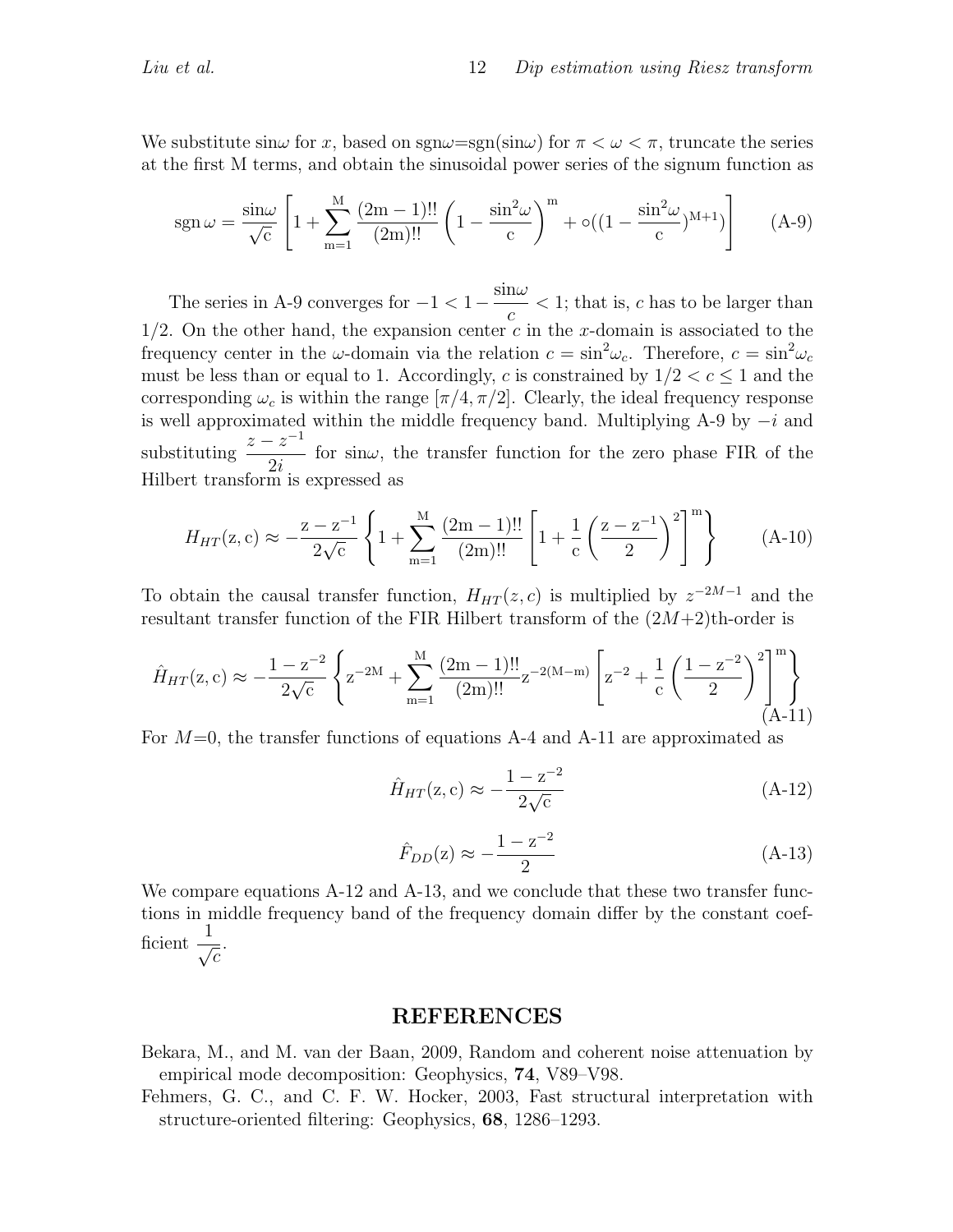- Fomel, S., 2002, Applications of plane-wave destruction filters: Geophysics, 67, 1946– 1960.
- ——–, 2007, Shaping regularization in geophysicalestimation problems: Geophysics, 72, R29–R36.
- ——–, 2009, Adaptive multiple subtraction using regularized nonstationary regression: Geophysics, 74, V25–V33.
- Fomel, S., and A. Guitton, 2006, Regularizing seismic inverse problems by model reparameterization using plane-wave construction: Geophysics, 71, A43–A47.
- Hoeber, H. C., S. Brandwood, and D. N. Whitcombe, 2006, Structurally consistent filtering: In 68th EAGE Conference Exhibition.
- Lehmer, D. C., 1985, Interesting series involving the central binomial coefficient: American Mathematical Monthly.
- Li, H. S., G. C. Wu, and X. Y. Yin, 2012, Application of morphological component analysis to remove of random noise in seismic data: Journal of Jilin University(Earth Science Edition), 42, 554–561.
- Li, Y., B. J. Yang, and H. B. L. et al., 2013, Suppression of strong random noise in seismic data by using timefrequency peak filtering: Science China Earth Sciences, 56, 1200–1208.
- Liu, C., Y. Liu, B. J. Yang, D. Wang, and J. G. Sun, 2006, A 2D multistage median filter to reduce random seismic noise: Geophysics, **71**, 105–110.
- Liu, G., and X. Chen, 2013, Noncausal f-x-y regularized nonstationary prediction filtering for random noise attenuation on 3d seismic data: Journal of Applied Geophysics, 93, 60–66.
- Liu, G. C., X. H. Chen, J. Y. Li, and et al., 2011a, Seismic noise attenuation using nonstationary polynomial fitting: Applied Geophysics, 8, 18(C26.
- Liu, Y., S. Fomel, C. Liu, and et al., 2009a, High-order seislet transform and its application of random noise attenuation: Chinese Journal of Geophysics, 52, 2142– 2151.
- Liu, Y., S. Fomel, and G. Liu, 2010, Nonlinear structureenhancing filtering using plane-wave prediction: Geophysical Prospecting, 58, 415–427.
- Liu, Y., C. Liu, and D. Wang, 2009b, A 1D time-varying median filter for seismic random, spike-like noise elimination: Geophysics, 74, 17–24.
- Liu, Y., D. Wang, and C. Liu, 2011b, Weighted median filter based on local correlation and its application to poststack random noise attenuation: Chinese Journal of Geophysics, 54, 358–367.
- Liu, Z., W. Zhao, and X. Chen, 2012, Local svd for random noise suppression of seismic data in frequency domain: Oil Geophysical Prospecting, 47, 202–206.
- Lu, Y. H., and W. K. Lu, 2009, Edge-preserving polynomial fitting method to suppress random seismic noise: Geophysics, 74, V69–V73.
- Maraschini, M., and C. G. G. N. Turton, 2013, Assessing the impact of a non-localmeans random noise attenuator on coherency: SEG Technical Program Expanded Abstracts.
- Ottolini, R., 1983, Signal/noise separation in dip space: SEP Report, 37.
- Pei, S. C., and P. H. Wang, 2001, Closed-form design of maximally flat fir hilbert transformers, differentiators, and fractional delayers by power series expansion: